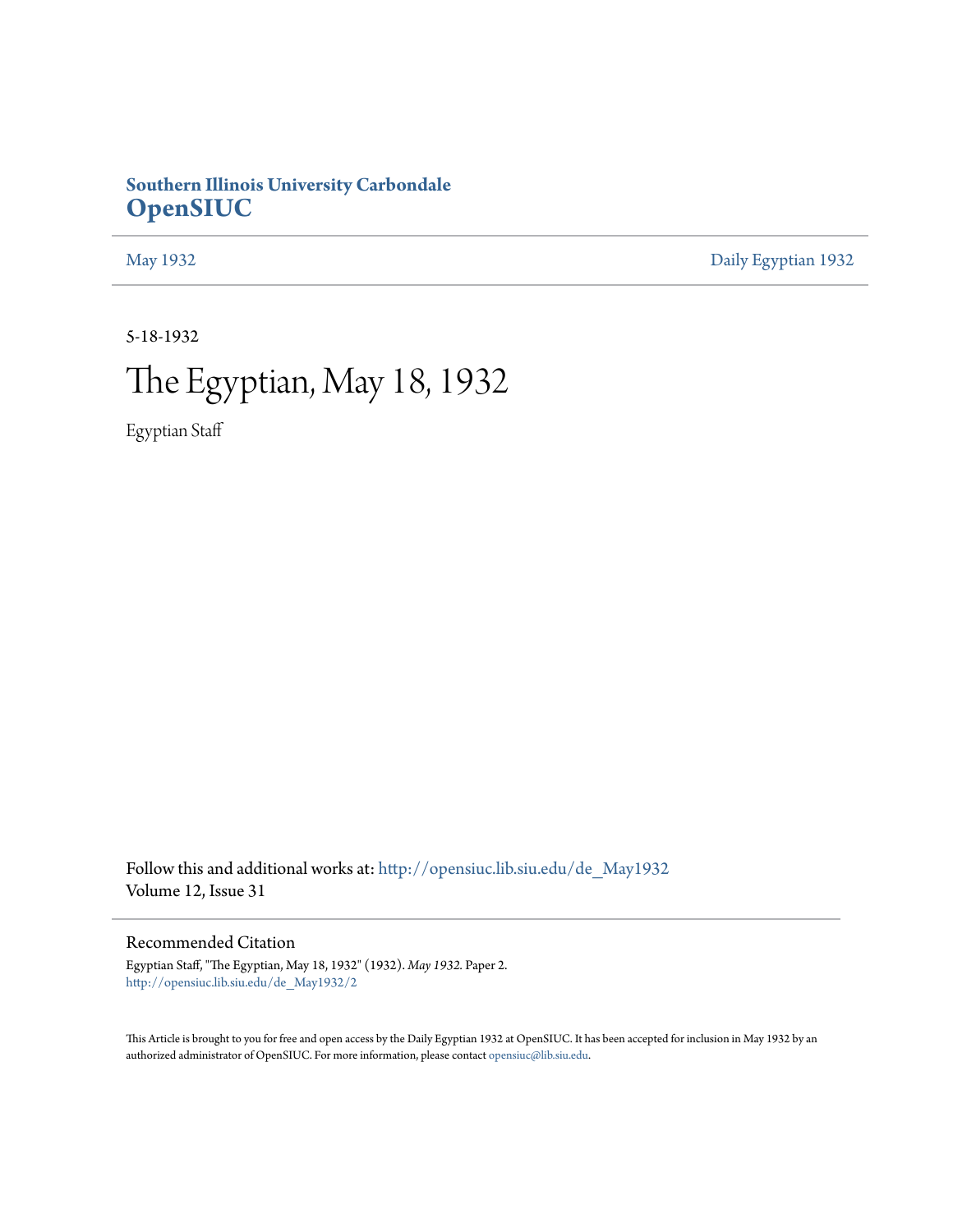

Volume XII

CARBONDALE, ILL., MAY 18, 1932

## **REVEREND SHARPE ON COMMENCEMENT WEEK PROGRAMME**

LOCAL PASTOR TO DELIVER **BACCALAUREATE ADDRESS** 

According to plans concluded by the faculty members composing the graduation committee, the Reverend Mr. C. N. Sharpe of the Presbyterian church will be the speaker at the Baccalaureate exercises. These exercises, which will be the first activity twenty-fifth annual meeting of the afternoon in the Association rooms of Commencement Week, are to be Illinois Academy of Science which of the Chemistry Building. held Sunday morning, May 29, at was held at the University of Chi, sor Arthur D. Wright, of Washingthe Shryock Auditorium.

Tennessee, is a speaker of unques- physics section for the twenty-sixth tioned ability. He attended the pub- annual meeting which will be held tion. He was assisted by Dr. Beyer lic schools there and received his next year-the place of meeting to and Dr. Faner of the college faculty. Bachelors of Arts degree from Maryville College. Enrolling at Princeton Young addressed the physics section Theological Seminary, he completed on "An Investigation of the Wehnelt a three-year course leading to the de- Cathodes Explosion," and also served gree of Bachelor of Divinity, at the in political science for the Master of ence which was held in conjunction of the Community High School, and date will conflict less than any other Arts degree at Princeton Universitv. Before coming to Carbondale, he had four years of experience in clerical work.

Mr. Sharpe has been actively inter- tion, on the subject, "Southern Illiested in affairs of the college. His nois as a Focus for Primitive Peoability as a speaker has made him ples Because of Geographic Factors.' popular with the various organizations on the campus. His address on Gandhi, delivered at a meeting of Sites in Southern Illinois.' 'Dr. Merthe Y. W. C. A., attracted one of the largest crowds of the year.

Those who know Mr. Sharpe are well satisfied with the choice of the committee, and the entire audience will be more than pleased with the address. The services, to be held at Eunice Tietjens 10:45, will be preceded by the aca demic parade from the Main Build (Continued on Page Six.)

## كالمتصدر بالمدام الما

## Plans Made for Second Annual

concert is being planned for Tuesday night of Commencement week, May Colony in Chicago, she has had per-31 It is to be held out of doors in the quadrangle situated between the interesting facts about poets' lives Main Building and the Gymnasium. and ways According to Dr. Wendell Mar-

| grave, director, the band planned a |
|-------------------------------------|
| difficult program, which follows    |
| Torchlight dance  Meyerbeer         |
| Alsacian Scenes  Massenet           |
| Rosamunde Overture  Schubert        |
| Gotter dammerung Fantasia           |
| <b>Wagner</b> ,                     |

bers of the band.

Whether or not Lantern night will volume of poetry. be held in connection with the conmaking the event traditional.



Dr. Young Elected

as Chairman of

DR. O. B. YOUNG

At the business session of the cago May 6th and 7th, Dr. Otis B. Mr. Sharpe, a native of Knoxville, Young was elected chairman of the be determined later. This year Dr. with the Scientists' meeting.

Four other faculty members of S T. C. delivered addresses. Mr. F. W. Cox of the Geography department, During his three years in this city. spoke before the anthropology sec-Following Mr. Cox, Dr. Bruce Merwin spoke on "Some Al'eged Siouian win has been following the University of Illinois in its research in the

southern part of the state. Dr. W. (Continued on Page Six.)

## to Lecture Here **Tomorrow Night**

Eunice Tietjens will lecture "Modern Poets, Including Myself," at the Shryock Auditorium tomorrow evening. This event is sponsored Band Concert by the Poetry Club.

The second annual spring band works of various modern poets with sonal contact and will be able to give

> Miss Tietiens was educated at the University of Geneva in Switzerland, at Sarbonne in Paris, and at Dresden. News.

> From China" is considered her best

## **ALPHA UPSILON OF** КАРРА РНІ КАРРА **INSTALLED MAY 14**

ARTHUR D. WRIGHT OF WASH INCTON, D. C. **PRESIDES** 

The Alpha Upsilon chapter of the Kappa Phi Kappa education fraternity was officially installed on the S.<br>I. T. C. campus May 14. Twentyfive members were initiated into the new chapter.

The initiations took place Saturday Profeston, D. C., national secretary of the Kappa Phi Kappa, presided in the initiations and later in the installaand members of the Zeta Chanter of Mr. Roy Leevy, of Equality, member of the Alpha Nu Chapter of the Unias judge for the exhibitions of the versity of Illinois, acted as conductsame time working out requirements Junior Illinois State Academy of Sci- or. As inquisitors, Mr. C. A. Gross as the date for the dance, since that Paul J. Houghton of Marion, Ill., and representing Theta Chapter of James Cook, and Mickleberger, were present.

The following officers were installed:

Virgil Henry, vice president. Clarence Kirchhoefer, secretary.

Guy Lambert, treasurer.

Dr. Bruce W. Merwin, faculty sponsor.

Several members of the local faculty are included among the charter members of the chapter. They are: cerning the orchestra or the chaper-Dr. Bruce W. Merwin, Dr. Welling- ones. ton A. Thalman, Dr. O. B. Young, Dean Geo. D. Wham, Flemin W. Cox, Doris Curran of F. G. Warren, J. Henry Shroeder, and Doris Curran of George Bracewell. Other charter members of the organization are: James Johnson, Wilford Sanders, Carlos Holland, Clarence Arnold, Konrad Dillow, Virgil Henry, Ches-Greer, Guy Lambert, Harley ter Miss Tietjens will read and discuss Kirchhoefer. Four non-charter members. W. A. Furr. Billy Tucker. whom, as a resident of the Poetry Herbert Elston, and Arthur Chitty,

> (Continued on Page Six.) الروابه ومعاونه والمناسب U. H. JUNIOR-SENIOR

#### **BANQUET TO BE MAY 20**

The junior class of the University Germany; lived for a time in the in-[High will entertain the seniors at the Christian Association is an annual terior of China; and was a war cor-<br>terior of China; and was a war cor-annual Junior-Senior banquet on May spri respondent for the Chicago Daily 20 at the Grace Methodist church. This event will close the calendar of bers. Miss Tietjens has written one nov- activities for the High School. The The juniors have had a great many Before appearing in Carbondale obstacles to overcome this year, escert remains to be decided. Last year Miss Tietjens will speak at the Matrix pecially in the matters of finance. were inaugurated with the hope of nalistic soverity at Northwestern Un-the banquet are requested to notify berg, Gertrude Clark, and Mary E1- to the person selling eight or tendent and magnetic society at Northwestern Un-t

Plans for Prom In Senior Week are Announced



**LEO RROWN** 

In accordance with the program suggested for Senior Week, the plans for a Junior-Senior prom to be held Tuesday night, May 31 at and the present business manager, the Elk's, have been definitely an- Richard Cooper, made the re.omnounced by Leo Brown, chairman of mendations to the Council, but conthe prom. According to Mr. Brown, trary to custom, these two candidates the prom will probably be one of the outstanding functions of Senior Week. It will be the first time that proval and final acceptance. If any Allegheny College, Meadville, Pa. the juniors and seniors have combined sophomore wishes to add to the nomed forces to sponsor an uffa.r such as this ball promines to be.

> The committee has chosen May 31 date with the schedule of exams.

The guests will include members of Millikin University; Messrs, Wolston, the junior and senior classes. Each editor, has had no actual experience junior and senior will have the priv- in editing an annual, the acted in the lege of inviting one couple, other capacity of dramatic contributor to than a member of these two classes. An advance sale of tickets will from which institution she graduatprobably begin today and continue for about a week. All juniors and seniors who plan to attend the pron. are urged to buy their tickets immediately in order that the committee may be able to make definite plans. No decision has been reached con-

## Champaign Leads Y. W. Cabinet Literary Clubs

Doris Curran, secretary of the branch Y. W. C. A. at the University of Illinois, was the leader of the Y Teel, James Dollins and Clarence W. Cabinet retreat held last week end at Miss Carpenter's and Dr. Bar- societies will co-operate in the ticket row's cottages at Midland Hills.

The meeting was concerned chiefly with the reading of the local Y. W. reports and a discussion of the plans to be carried out during the next sale is the contest which the two sovear, at which time each department cieties are sponsoring. The individhead was urged to do her share in the field of Y. W. C. A. organization. The retreat of the Young Women's the sponsors and the cabinet mem-

The program will also include el, a play, several textbooks and a program has not been made known ter and Miss Annamarie Krause with he cannot sell over 60 per cent of lighter material and solos by mem- number of juvenile eral offerings by talented students, tended the meeting Collie Walden, Virginia Hueting, Ruth Stevenson, Mildred Werkmeist- ticket sale, nor was there such a prize er. Lucille Schlesinger. Winifred Mc- offered. The prizes usually consisted the band concert and Lantern night banquet given by an honorary jour- All students who can plan to attend Cue. Helen Crisn, Dorothy Reichen- of a free ticket which was awarded

## **SCHOOL COUNCIL SELECTS HILL AS OBELISK EDITOR**

No. 31

#### EDWARD CURTIS ELECTED AS **BUSINESS MANAGER**

FOR 1933

At the regular meeting of the School Council held May 10, Margaret Hill, sophomore, and Edward Curtis, so homore, were unanimously accepted by that organization to take over the positions of editor and business manager, respectively, of the Obelisk for 1933. As in past years, the present editor. Donald Payne. will be referred to the sophomores at a general class meeting for their apinations, he may do so at the meeting. This is an entirely new feature of the election of the two major positions of the annual, since in previous years, the election was final with the School Council.

While Miss Hill, the nominee forthe vear book of Herrin High School, ed in 1930. Miss Hill also has written several stories which have been published in the Egypt'an. Last year, she received an honor letter for scholastic ability, having had a 4.5 average. She won another letter this year, having made a similar average.

Edward Curtis, of Paducah, Kentucky, the nominee for business manager of the Obelisk, has a background (Continued on Page Two)

 $\frac{1}{2}$  and  $\frac{1}{2}$  and  $\frac{1}{2}$ 

## To Co-operate in Sale of Tickets

The Socratic and Zetetic Literary sale for the annual spring plays. Never before have the two societies combined forces in such an enterprise.

An unusual feature in the ticket ual who sells the most tickets, providing that the number is more than fifty, will receive a prize of \$5.00 or \$7.50, the exact amount having not been definitely decided. The winner however, cannot limit his sales to just one of the two plays, and according-The sponsors, Miss Aileen Carpen- ly, the societies have announced that

In previous years, there was no Mary Korando, combining of the two societies in the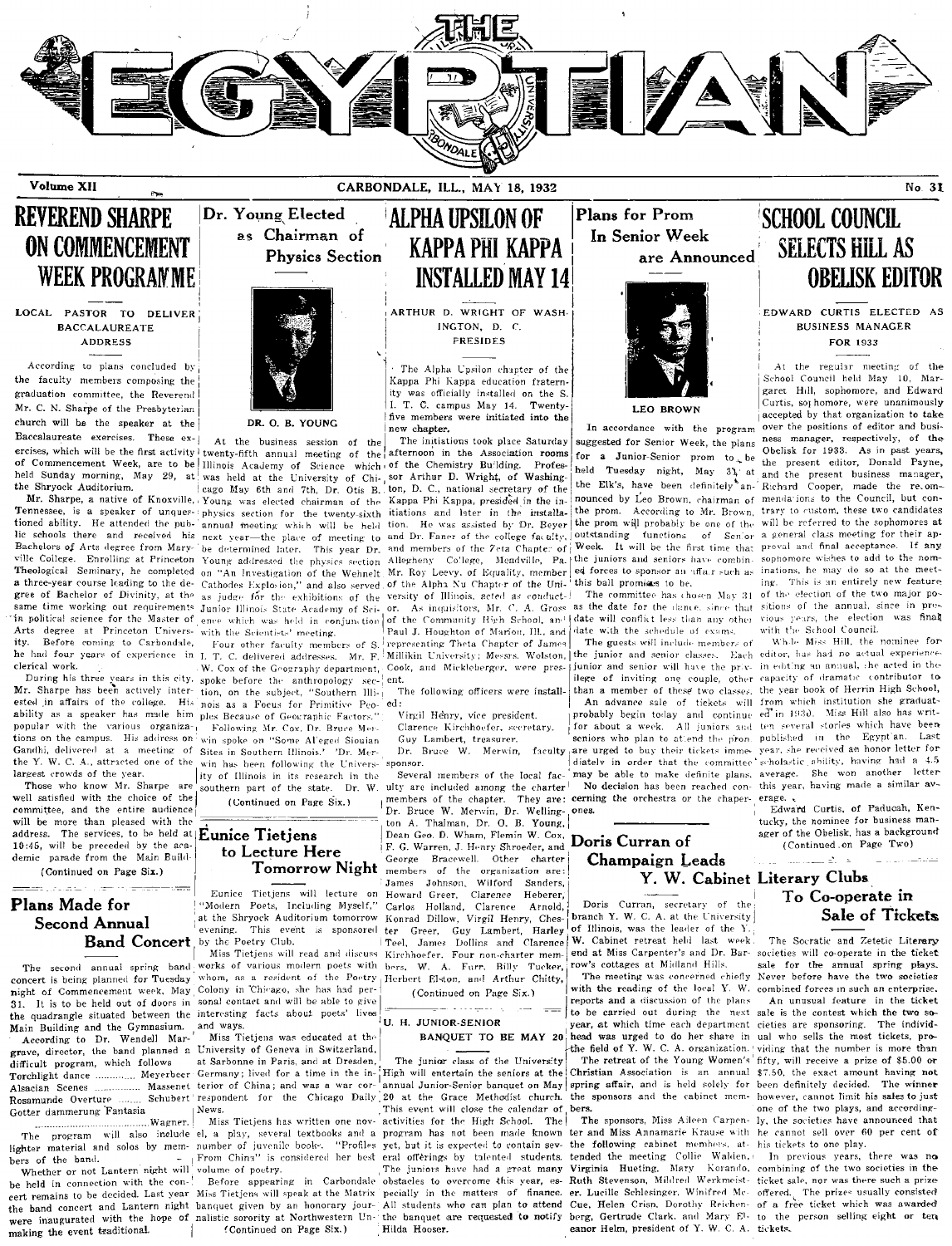#### Page Two

### THE EGYPTIAN

## LINER IS/SCENE OF ZETET PLAY | Anthony Hall **Sponsors Dance**

the Zetetic spring offering to be per- will be separated, and they cling to formed June 2 in the Shryock Audi-each other desperately. The play torium, takes place in the lounge enus in a surring sing to find<br>torium, takes place in the lounge which shows them struggling to find smoking room of a small ocean liner. each other after they have been sep-With the exception of the elderly arated by a force greater than them steward, Scrubby, all the characters selves. are passengers. They range from the "Outward Bound" demands an all-haughty Mrs. Cliveden-Banks to the star cast, of the nine actors who prehumble char-woman, but they all sented the play at its first premiere have one point in common: no one is in Atlantic City in 1923, seven are quite certain where he is going. It now world famous. The role of Tom remains for the dissolate Tom Prior Prior started Alfred Lunt, recently to discover what the strange vessel's voted America's greatest actor, to real destination is. When he con- stardom. fides his discovery to the other men on Duke, Mr. Lingley, of Lingley, Ltd., exceptionally talented and experiencand Henry-he meets with rebuff and ed actors. The cast follows: incredibility. Tom, however, is so Serubby ........................... Will Adams insistent that he forces the others to Ann ..................... Jane Roce Whitley find out for themselves. Their vary- Henry ing reactions to their amazing dis-, Tom Prior .......... Rolla Winklemeyer covery furnish strong dramatic con- Mrs. Cliveden-Banks ...... Betty Furr trasts in a scene pronounced by many Reverend William Duke, Marc Green

Anne, remain aloof from their fel-

porary drama.

STUDENTS OF JUNIOR HIGH HELD BASKETBALL BANQUET

The students of the Junior High School held a banquet at the Presbyterian church, Friday, May 13, at twenty-five dollars in gold as first which time the members of their basketball team were the guests of honor. Although the annual basketball banquet is an old custom at Jun- Clubs of the 25th district at their ior High, the players have never been annual convention held at Cairo May tendered a banquet as elaborate as 12. this one. There was a large group of students and faculty members in the dining room, which was artistically decorated in Marcon and White, ations throughout Southern Illinois the school colors.

Mr. Laverne Phemister, the basket- through the streets of Cairo. ball coach, and members of the team, gave speeches. A program including a piano solo by Elizabeth Eason and a reading by Sammye Larch, was presented.

The action of "Outward Bound," lows. Their only fear is that they ends in a stirring and mystic scene

"Outward Bound" demands an all-

The Zetetic cast presenting this board-the Reverend William play is comprised of a number of

James White . . . . . . . . . . . . . . . . . critics the most exciting in contem- Mrs. Midget ............ Martha Morrow Mrs. Lingley ....... .... Harold Bailey Two of the passengers, Henry and Reverend Frank Thompson, Vernor Anderson.

> S. I. T. C. WINS CASH PRIZE IN BAND CONTEST AT CAIRO

> The S. I. T. C. band was awarded award in the adult division of the band contest sponsored by the Rotary

The local band and many bands from high schools and other organiz participated in the Rotary parade

The S. I. T. C. band was comprised of more than forty members under the direction of Mr. Wendell

guests English Department Tea

Stotlar.

The English department inaugurated Wednesday afternoon what promises to become tradition when they entertained the English majors and minors of senior college at tea. An Power and Miss Barbour poured, was set in the living room.

Dr. Kellogg addressed the group hood, and the pictures will be show<br>concerning the Tietjens lecture to be at the sorority's annual silver teas. held tomorrow evening. Hosts were: Miss Bowyer, Miss Jonah, Miss Power, Miss Cox, Miss Barbour, Dr. Kellogg, Mrs. Krappe, Mrs. Burke, Miss Crawford Mr. Faner, and Dr. Tenney

#### Delta Sig

Margaret Huekel and Edna Berger, both of Belleville, were the guests of Rita Braum last week end.

The Delta Sig pledges and actives entertained with weiner roast at Mid-

land Hills last Thursday evening. Alpha Zeta Chapter, located Clarion, Pennsylvania, was formally-

installed into Delta Sigma Epsilon May 11, 12, 13. Dr. Henrietta Larson was the guest

of the faculty at luncheon Tuesday. afternoon at the Delta Sig house.

SCHOOL COUNCIL SELECTS HILL AS OBELISK EDITOR (Continued from Page One)

of experience to enable him to handle the business end of the annual expertly. He was business manager of The Dial," Carbondale Community High School's year book, and he has acted as assistant business manager gift from the sorority girls in appre-

## SOCRAT PLAY IS CLEVER SATIRE



#### MARY CRAWFORD Head of Anthony Hall

Following the example set by vardance on the campus issu Friday night. A colorful narty at the Midland Hills Country Ciub was the occasion for the breaking of precedent. Miss Mary Crawford, head of the Hall, who participated actively in preparations for the affair, was hos-.<br>tess. Japanese lanterns and spring flowers decorated the ballroom and porches, making the festivity the similar to a garden party. Music appropriate to the setting was played during the evening, the feature being "The Japanese Sandman." Bridge and light refreshments were servd in buffet style on the long porch. Dr. and Mrs. Clarence Cramer, Miss

Scott, and Mrs. Ted Ragsdale were

chaperones. Guests were Dean and Mrs. Wham, Miss Wells, and James

Virginia Hueting had as her vis

ting of Belleville. A dinner party

## Hueting Entertains

lightfully clever satire concerning pliments is the softing of Leonard's the efforts of Leonard Beebe to win Elsie, believes that his inspirations done so. should come from within rather than vertisements for investments in Flor- Leonard Beebe ...... ous campus organizations during the ida lands, and character-reading fea- Mr. Kineaid. past year, Anthony Hall held its first ture stories. However, Leonard per- Mrs. Kincaid sists in trying to "make good," even finally wins the desired success in spite of them, chiefly because he has Jim has been married and that couldn't Miss Fletcher

be just a coincidence." Act I concerns the excitement atwife to the home of Leonard and Elsie. The, story of how too many unwelcome guests come from the Diamond Loan Company nearly frus- ed at the Liberty Theatre, New York, tables were set on the small porch. trates poor Leonard's plans, makes an amusing climax for the Act.

> of Leonard to master and deliver the laboration with Marc Connely, was speech he has found in Watson's "Manual of Speech-Making." A hil- for "Of Thee I Sing."

#### Sigma Sigma Sigma

The Tri Sigma girls sponsored itor last week her mother, Mrs. Huemotion picture baby party on the lawn at their house last Friday afterwas given in her honor Wednesday noon between 3:30 and 4:30. Mrs. evening, at which Mrs. Taylor, Miss T. B. F. Smith, sorority patroness, Carpenter, Maurie Taylor, Mildred took a moving picture of the little Werkmeister, and Elsa Keller were kiddies in their most natural actions and the tiniest baby present was given a prize. Candy was distributed to the children and Russian tea was served to the mothers.

The girls voted to hold a motion picture baby show each year in May. attractive tea table at which Miss In this way the parents will be able to keep a moving picture story of their children from earliest childhood, and the pictures will be shown

The picture last Friday will be shown at the sorority house Satur- Six Nominations day, May 21.

#### Tri Sigma Installs Officers

Sigma Sigma Sigma formally installed its new officers last Wednes- the May festival have been made, day night at the chapter house, with Betty Furr, past president, as the installing officer. To Miss Furr goes the credit for the successful establishment of Tri Sigma as the second National Educational sorority on the S. I. T. C. campus.

/ Frances Matthews of Carbondale, who was installed as the new president, is a charter member and has earned her new position through her faithful work in the sorority this past year.

The other officers installed were: Vice President, Jane Rose Whitley, the afternoon of May 26, when she Harrisburg; Treasurer, Florence Croessmann, DuQuoin; Recording Secretary, Florence Newman, Carbondale; Corresponding Secretary, Kathleen Coffee, Harrisburg; Sentinel, Mildred Connaway, Centralia; and Triangle Margaret Correspondent. Crown Point, Ind.

retiring president was presented a

"To The Ladies," the Socratic arious banquet-scene in which the at Country Club<sup>|spring play, to be presented at the toastmaster cracks the usual jokes</sup> Shryock Auditorium June 1, is a de- and pays the customary banal comanguish and ultimate triumph.

Act III shows Leonard established his promotion to the position of chief in the private office of the Kincaid clerk in the piano company owned Piano Company in the full glory of by John Kincaid. Leonard has a be- chief clerkship. The jealousy of lief that reading "success" stories in Tom Baker nearly routs our hero The American Magazine will further from this position, but, as usual, the his cause, and in this fallacy he is quick wit of Elsie saves the day. The encouraged by Chester Mullin, a com- audience, however, goes home with monplace neighbor with vaudeville the conviction that Leonard will nevaspirations. Leonard's clever wife, er give her full credit for having

The cast of characters includes: from manuals of speech-making, ad- Elsie Beebe ........ Rhoda Mae Baker .. Harold Axlev William Rushing Chester Mullin ....... Raymond Shaw though his methods are bad, and he Tom Baker .............. Clyde Maddock Henry Hitt Carney ............. .... Richard Hempleman every man that ever got any place Cassidy ........................ Paul Benthall ... Lois Mallory Frank, the Barber, Raymond Mayfield The Bootblack ........ Clarence Arnold tending the visit of Kincaid and his Banquet guests - Frances Phillips, Norris Runnals, Ruth Berry, Georgia Sniderwin.<br>"To The Ladies" was first present-

in 1922, with Helen Hayes and Otto Kruger in the leading roles. George Act II centers about the struggle Kaufman, who wrote the play in colrecently awarded the Pulitzer prize

> SOCRATIC ANNUAL BANQUET TO BE HELD AT VANITY FAIR

> According to plans announced by Lois Mallory, president of the Socratic Literary Society, the annual Socratic banquet will be held the night of May 25 at Vanity Fair. The arrangements provide for dancing and bridge to follow the dinner. The orchestra for dancing is to be definitely selected within the week.

The tickets, which will cost seventy-five cents, will be on sale at the Y. M. C. A. confectionery stand located on the first floor of the Main Building, or they can be secured from any member of the Socratic entertainment committee.

## Made for May Queen

Six nominations for the queen of while one class has yet to choose its candidate. The girls nominated are: Mary Taylor, freshman of Herrin; Elizabeth McGlasson, sophomore of Mulkeytown; Juanita Adams, junior of Jackson, Mo.; Susan Farthing, sophomore of Odin; Juanita Richardson, junior of Sparta; and Virginia Draper, freshman of Carbondale.

These six girls, with the other who is yet to be nominated will be voted on next week by all freshman girls taking physical education. The name of the queen will be kept secret until will be crowned and will reign over the festival.

Elaborate plans are underway to make this festival an extremely attractive program. Clever costumes, folk dancing, and individual stunts Kelly, will form parts of the page. ∵eh 1-rge After installation a formal business story bock. A grand many the line meeting was held at which time the all girls in the festival will participate will begin the program and the customary May Day Gallop with all taking part will conclude it.



# Cline - Vick Drug Co.

FREE STATISTICS IN THE CONTRACTOR OF THE CONTRACTOR OF THE CONTRACTOR FOR FIRST CLASS SHOE REPAIRING COME TO Modern Shoe Rebuilding Shop 319 S. Illinois Ave. Work done while you hesitate exerged assessed account the series of the obelisk during the past year. ciation of her year's work.

## Margrave. .<br>Beberenderbert bereicher Bereicher Bereicher Bereicher Bereicher Bereicher Bereicher Bereicher Bereiche CLINE-VICKS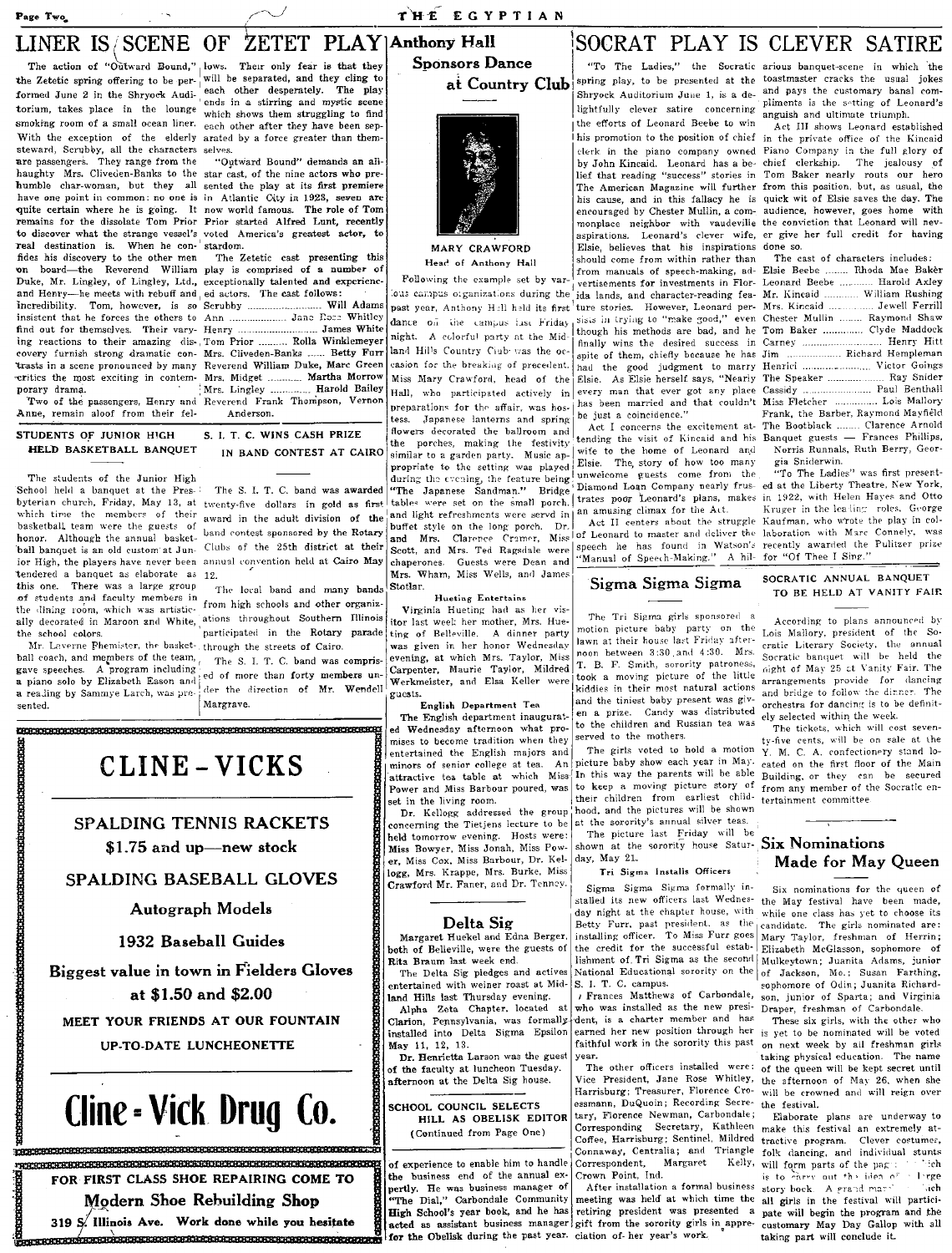#### **SPRING**

Spring is come! Love birds are again soaring high in\ the heavens 01 There has come to our attentior.<br>bliss! In a bird's eye view of those within the past week the ancient and

their time just "riding around." Close behind them we see the greatest reformation, Ellsworth Robertson and Ottilee Hooker.

At the Tri Sig House Bob enter· tains Juanita with stories of manly<br>prowess while Schrade and Coffee soar high above mathematical calcu-

lations.<br>Johnny Gilbert and his dog edge in between Caroline and Freddie and Maurine and Lyle down at Delta Sig's. Curt and Neva spend their waking hours pacing on the streets Dick and Helen and Paul and Mar) Eleanor frequgntly lounge around on the steps to watch the jack tournament.

Dorothy Hails and her little Stevie build wonderful air castles as they construct furniture for primary edu cation.

Marc Green spends his time be tween the lines with Helen. "Snooky' Neber, donned in his new beer suit often goes calling.

"Hippo" Sisney vows, "I love Margarette," while Kenneth Wensel oc-;upies 'Cecil's time.

Lacy McCord rises early each morning for a refreshing stroll tc school with Margaret Brown.

Those two little room-mates, Lyd and Pinkie, keep Frenchy and A. C. busy; boys are so attentive!

Two Ton" Willis has again invad ed Anthony Hall for one of its fair

est blondes-Georgia Hankla. There are many others who stroll about in a world just made for two Bernadine French and her Bobbie

Mildred and Foley. Dot Whitman and her Devine

Jack. Gladys Stenzel and Abe. Mary Pullen and Ray Heitman.

Aileen and Bill. Ruth Richmond and Britton. Velma Ruth Hartline and Howard

Greer. Charlotte Romanus and Carl Gow

cr. Caroline and "Chuck." Louise Southall and Will Adams. Bus Kane and Estelle O'Leary. Audre Stolle and Dwight Karr. Madam Queen and Amos. "Pat" and "Doc."

Elisabeth Dill and Jack Taylor. There are countless others, all who feel the breath of Spring, who mope about with that far away look in

their eyes. Girls! remember this is your last chance for a Leap Year love in foul years! Hurry! You may be an old makl yet. Ask any of the above to tell you the joy! the bliss! the estacy of love. 'Tis better, you know, to have loved and lost than never to have loved at alL

#### Might Advertise

Hibbs-Well, how is your companionate marriage working out? Gibbs - Terrible! I've lost my wife's address .- Judge.

DR. C. M. SITTER DENTIST

Located over Fox's Drug Store Phone 349 Houre-8.12, 1.5; 6-8



soaring highest we see:<br>I am The language of Wighest and Stight and the aminosted custom of "tearing up Lew Taylor and Vi Shenk saunter- dime-honored custom of "tearing up ing toward the cafe. rooms," or as the custom is bettel houses is much too easily traced. "Peck" and "Skeets," and Lowel. known, "stacking rooms." Only seas 0f course, though the average "Hippo" and Rhoda are spending should be able to do a fairly present-<br>eir time just "riding around." Close able job of "tearing up" after readng these instructions. Of course, )ne must bear in mind the fact that .>ractice makes perfect and that ne ane should expect the most artistic ·esults of destruction with the first 3.ttempt.

The best time for "stacking" oom is in the evening when the oc :upants of the room in question are iar away blissfully engaged in the heissitudes or a date. It is also best o choose a time when the landlord nd landlady are away from home. Vhen these conditions are discoverd to be in existence, then is the ;me to act. With two or three learties you should begin a violent ittack on the premises in question. <sup>I</sup>you have the time you should dan every move of destruction so hat the ultimate appearance will re- ;emble a stormy sea suffering from hundred mile gale, tidal wave, and omplications. The sheets should irst be removed from the bed and iung over the pictures, so that they will drape the walls with their ghost-<br>y folds. With this as a background 'or further interior decorations, the com is ready for our artist. It is 1 matter of disagreement whether he waste-basket should be emptied If its contents so that an attractive, ittered effect is produced, or wheth-·r It "hould be balanced on the door o that it will bounce effectively on he head of the owner of the room vhen he returns. The reader may ake his choice. Either procedure is icceptable according to the latest ules. However, it is agreed by all .uthorities that the bedclothes should le entirely removed, and the matress should either be removed from he bed, or underlaid with divers llliky articles that make sleep on it tn impossibility.

The dresser has late become luestion to the stacker of rooms. fhough formerly it was scarcely moested in raids, the late usage in cor-"ect circles seems to indicate that the lresser drawers should be upturned o that the contents are mingled with he general chaos on the floor. Anther method is interesting but seliom used except by very original<br>"stackers.'" In :his method the draw-:rs are exchanged with the dresser lrawers of another room. The ques-\ion of rug-s is not important. Small rugs are generally draped to the best advantage over chairs and desks. The effect produced is oriental and reminds we world-travelers of the harem of the Sultan of the Ionian Islands. We forgot to say that chairs and tables are supposed to be inverted and piled fantastically in a modernistic manner (which is generally fantastic.) }

If a wind is blowing be sure to leave a window open. Then if the owner of a room is a freshman, he may suppose that the horrid wind has wrecked his room. Little things like

## DR. EDMONDSON Eye, Ear, Nose and Throat

Glasses Fitted Hay Fever, Asthma this that will be apt to shift the blame should never be neglected. In fact, we do not even advise that rooms should be "torn up" at all, except at places where more than ten students are in residence. The blame for such proceedings at smaller rooming

THE EGYPTIAN

and Alice fill the corner booth.  $\left| \begin{array}{c} \text{and} \\ \text{and} \end{array} \right|$  experienced veterans are stacker of rooms has time for consid-<br>Builde and Jane multipediate in the total of the constanting intervals and the total of the c a Alice iii in the corner booth.<br>Buddy and Jane waiting impatient- able to do a really professional job stacker of rooms has time for considering the Satisfying - Different Iy for Buddy's night off.<br>  $\begin{bmatrix} \text{or} & \text{``stacking''} & \text{but nearly any any} \\ \text{should be able to do a fairly present.} \end{bmatrix}$ . think that a discussion is needed for the stacker who has only a few minutes in which to do his work. A very effective but scarcely artistic tearing up can be rendered in only a few minutes by removing the bedclothes, rolling up the mattress, and scattering all loose and readly available articles such as papers and books broad~ cast about the room. The present record for such impromptu renderings is held by Messrs. X and Y of 810 S. Normal who stacked two rooms within the space of two minutes and thirty-nine seconds. They had to face the disadvantage of unlocking the doors to both rooms before op<br>ations could be begun. But Mr. the doors to both rooms before oper-The does the disadvantage of unlocking **CEREBORE CONSTRUCTS AND THE CUT GOOD HAIR CUT GOOD HAIR CUT GOOD HAIR CUT GOOD HAIR SON'S**<br>https://www.com/dbabegun. But Mr. X **If For a Good Hair Cut go to BATSON'S** is a stacker of  $\begin{bmatrix} 1.5 & a \end{bmatrix}$  stacker of long experience and  $\begin{bmatrix} 1.6 & a \end{bmatrix}$   $\begin{bmatrix} a & b \end{bmatrix}$   $\begin{bmatrix} a & b \end{bmatrix}$   $\begin{bmatrix} a & b \end{bmatrix}$   $\begin{bmatrix} a & b \end{bmatrix}$   $\begin{bmatrix} a & b \end{bmatrix}$   $\begin{bmatrix} a & b \end{bmatrix}$   $\begin{bmatrix} a & b \end{bmatrix}$   $\begin{bmatrix} a & b \end{bmatrix}$   $\begin{$ talent, this record is not extraordin-

Au prospective stackers are given **on the contract of the contract of the school authorities we know.**<br>
that the school authorities would never **SPONSLER SERVICE STATION**<br>
er give you any of the same on this novel occupation. SCRIBALOVE.

States. It has a capacity of 6,000,-<br>000 gallons of water and will accom-<br>modate 10,000 bathers.



## .... SHHdHH4DQi\_ H\_ SHe a" WHEN YOU ARE LOOKING FOR

## **SOMETHING**

 $S<sub>weet</sub> - T<sub>astv</sub> - D<sub>elicious</sub>$ 

Inviting - Filling

#### TRY THE

## UNIVERSITY CAFE

We Cater to Student Trade

.<br>CERSISTATISCH EER FERIERISCH EER A ASTEROOF A AT ALLE FLAGHE EER A A ASTER

ary.<br>All: prospective stackers are given **and the proportion of the state of the stackers** are given

Red Crown and Red Crown Ethyl Gasoline, Iso-Vis and Polarine Motor Oils. Telephone 224. S. E. Corner Illinois Avenus and Walnut Street, Carbondale, Ill.

 $\epsilon$ procentification operative procentification and  $\epsilon$  factor  $\epsilon$ Record Swimming Pool (encere proceed of the swimming Pool delonging to  $\frac{1}{\mathbf{g}}$ 

tl]{' park syste'lJl of Sn.n FranCIScO IS S 1· £ Sh· 75 sa,d to be the largest In the United ee our new lne 0 lrts-- c up States. It has a capn(,lt~ of 6,000,- • •

CHHHhH HHgpeHHHpHHHhHHHAhHHHH9psHRHHP8PPHPHASVSWM"

£IlCI!1C!£:u:u:a:BXll:ll <sup>u</sup> IXlH eP:HHXI-I:Ill-"RXe \_lI:IInnnXll1t!l1t9it9nnoJ:u:u:a:1I:II9 aJ:D:u::o:u:&:P1!:&:IH KJ:o:H P1!:&:II1!:IE8;JU

Patronize Our Advertisers

I £99 <sup>E</sup>

THE GREEN MILL **WELCOMES YOU** Have you



tried our SPECIALS for this week? Fresh Strawberry Shortcake, Soda or Sundae for **tOe** 

By eating at the Green Mill you save ONE-HALF price 'AHE SE SEEHH HE SEEHH HE SEEHH HE SEEHHELT III NEU SEEHH HE SEEHHELT IN DIE SEEHHELT DIE BESONDER DIE BESONDE

ijansasa.<br>1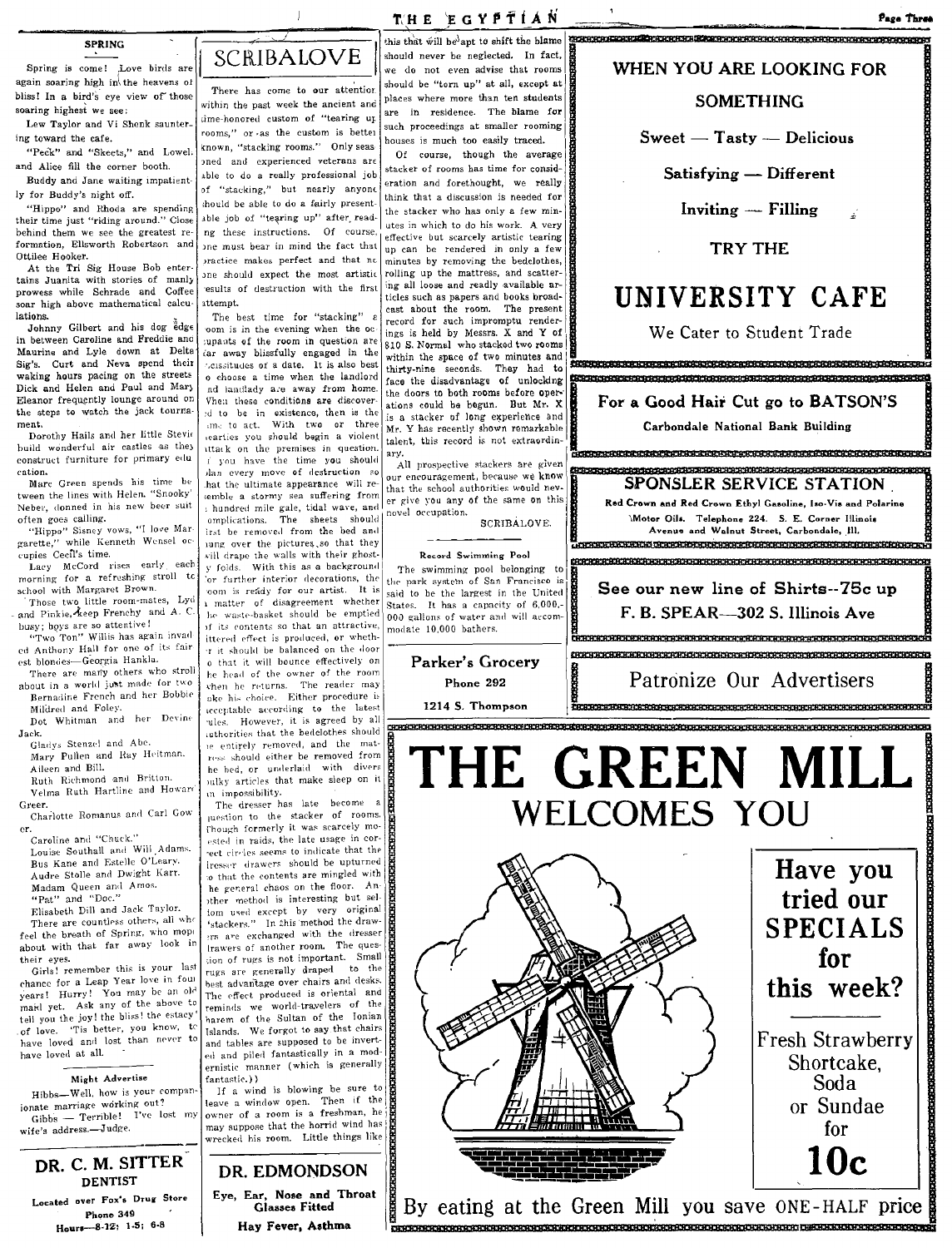#### Page Four

## **EGYPTIAN** THE

Charter Member Illinois College Press Association.

Member of Columbia Scholastic Press Association.

Entered as second class matter in the Carbondale Post Office under the Act of March 3. 1879.

Published every Wednesday during the school year by students of Southern Illinois Teachers' College, Carbondale, Illinois.

| $\sim$                                  | <b>THE STAFF</b> |  |
|-----------------------------------------|------------------|--|
|                                         |                  |  |
|                                         |                  |  |
|                                         |                  |  |
|                                         |                  |  |
|                                         |                  |  |
|                                         |                  |  |
|                                         |                  |  |
|                                         |                  |  |
|                                         |                  |  |
|                                         |                  |  |
|                                         |                  |  |
| <u>annanmona illo annalis illottiva</u> |                  |  |

#### REPORTERS AND SPECIAL WRITER!

Leora Hartley Selma Nelson Kelly Dunsmore George Mosely Guy Lambert Maurie Taylor Jack Taylor

#### **BUSINESS ORGANIZATION**

#### **OUR CUTS, PLEASE**

It certainly seems that after a myriad of editorials and months of work by the School Council resulting in the decision that each student is entitled to four cuts, instructors would eventually be awakened to the realization that that decision is official and not to be disregarded. Of course, when this institution was the size of your thumb, going to school involved little more than attending your classes. But now this is S. I. T. C., old enough and strong enough to walk alone. The students demand that they be treated like college men and women, not like children.

The accused can, naturally, retaliate by stating that they allow students to cut; but there is more than one method by which they may express disapproval.

Yes, the topic is stale, but the students are going to continue to assert themselves until those faculty members whose fossilized ideas and childish stubbornness render them immovable have decided to give as well as take.

Students can obtain justice by appealing to the School Council, but there is a more pleasant alternative. Let us try to realize that the only way to prevent a feud is to work together, try to see the logic in the other fellow's argument, and admit defeat when we are defeated.

#### , CAMPUS SPRING ACTIVITIES

Preparations for spring activities, traditional to the college, have begun, and commendable elaborations have been made. The literary societies have chosen plays for presentation that are first-class dramas, and they have selected casts for them with the utmost discrimination. In conjunction with the dramatic efforts, the art department is working on scenic effects which add immeasurably to the value of the performances. The Poetry Club has planned its initial venture in securing Mrs. Tietjens for a lecture here, and its members are exerting every influence to make the event successful.

The physical education department is working with freshman girls to prepare a May-fete. The music department will enter into the activities by presenting a band concert here on the campus...

There can be no complaint that our organizations are apathetic, but a similar statement concerning our student body cannot be made. These various activities deserve the utmost support of the college as a whole, for they contribute substantially to the standing of the college. It is, of course, a privilege to be in such close contact with cultural activities, but it is also an obligation of the students to participate so that these valuable activities may continue.

**Between the Lines**  $Bv$  B. M. G. Let us now talk  $\mathbf{A}$  and  $\mathbf{A}$ Of those who live  $\mathbf{z}$  and  $\mathbf{z}$ From meal to meal And hand to mouth.  $\mathbf{r}$   $\mathbf{r}$   $\mathbf{r}$ Long years ago When we did brag That or fathers Could drive their cars One-handedly And smoke a pack Of Camels daily And when we thought That Hist. of Ed. Was biography Our appetites Were expected to Be ravenous Since we were going In the general Direction of up. But that now that we're Old enough for The Soup and Fish The loaves and fishes Should be merely A legend  $\sim$ But with the expectation Of the lass who eats Lettuce sandwiches During the day And plays hop-scotch All thru the night Lest she corner The market on Avoirdupois, There's evidence That vittles still Are quite in vogue And consumption still Is rampant  $\blacksquare$ So here's a toast To the sandwich-complexed Fairer sex And bully for The beef-enter And let us pray O'er pork chop plate That we will all

Recuperate.

THE ECYPTIAN



#### THE SPHINX WONDERS:

Why the masculine English ma jors and minors didn't show up at the tea.

How the history cribber felt when he dropped his book.

Why they don't put cushions in the seats at the Beer Gardens. Rustic furniture is pleasing to the eye but not to the touch.

At Donald Payne's capacity for food. If only he grows in proportion to what he eats he'd be the largest man on the campus.

What fellow in the Colonial Apartments is so bashful, and if he's the same one who keeps a diary.

Why peeople persist in throwing things in the fountain. But no, I don't feel like a sermon this morning.

If my little yellow and black feather will bring me good luck on my finals. It has so far. If so. I recommend free and unlimited purchase of little yellow and black feathers.

If anybody now doubts Anth ony Hall's ability to swing a big party-right.

#### THE SPHINX KNOWS:

The Molly Maquires were not populist party leaders.

Why Bill Carter has been so flush lately.

Dorothy Stoeckling believes it is a woman's privilege to change her mind-and exercises that privilege.

It's a long rough road from the club house to the lake road at the country club and a large white dog lies in between-and thereby hangs a tale.

Billy Tucker certainly knows how to "jelly."

Mr. Faner is so strong willed that he used to write his diary a week in advance.

Miss Power knows a lot about table tricks-there's one with a knife, one with pennies, and one with a lighted cigarette which doesn't burn holes. Dr. Beyer وسيوس insists that the "trick" is not to try to understand what she's doing, but to get her to stop.

When people back home greet Dear Senior: you with, "My, how well you're looking, what they mean  $\mathbf i$ "you're getting fat."

That Kay Fox, the librarian, has too many wisdom teeth and that she hates dentists.

That there were plenty of leap year dances last week.

Dear Sphinx:

I'm just a poor little graduate try-'ng to get a job. I've been to Cener-ridge, Pineville, El 'Paso, and soints east. At every place they ay, "But we want a teacher with extrience." In vain I quote the falities offered by our practice deartment and dwell on my extended cenaration in history and mathenatics. I also insist that I can sing nd play the piano. But they just<br>nile courteously and say, "Well, you can fill out a formal application ind leave, it with us, maybely that time I've gone. Why won't they listen to me? I'm no Ramon incumbents. lavar.o, Lut I'm not bad looking. I know I could teach their schools,

#### REDS BALLY TO COOPER'S CAUSE AND ROAST BROWN

After having consulted the Advisory Committee of the Red International at Moscow, I, Comrade Coopersky, accept "in toto" all the demands of the filthy bourgeois, Leo Brown. My second in the affair of honor will be Venice Brink, of complexion slightly red. We consider the matter to be one of principles and not of a personal nature. We see our opponent as a victim of capitalistic intolerance and injustice. As is always the case in such circumstance, those who do not hold to the faith of their fathers are pecular and handled as dangerous to the peace and security of such "Babitts" as the filthy bourgeois, Leo Brown. Views that differ from his own narrow convictions are so obnoxious that they must be exterminated by force if possible. However let me assure the filthy bourgeois that my principles will stand the onslaughts of mighter blows than he could ever strike. and that radical doctrines cannot be exterminated by force.

It might be well to inform those who do not know the inside story of the affair just why and how the matter came to a head. Brown is a member of an old and bonorable family (honorable until the advent of Leo) whose name has always stood for the proper kind of Americanism. Along comes Leo and acquires the habit of speaking entirely in superlatives. Instead of calling America an excellent or honorable land (I use these phrasas as examples only) Brown insists upon calling it the most honorable and most excellent land. Such naionalism approaches jingoism and is therefore dangerous. On that ground to begin with I took exception to nearly all of his statements. In the next place Brown could well sing  $^{\circ}$ Come with Samuel Hoffenstein, Weal, Come Woe, My Status Is Quo," that is if he were half so clever as the Samuel mentioned. In other words we have reached the milleneum so far as Brown is concerned: there can be no further progress. If that is true, the time has arrived for you Christians to prepare for the second Coming of Christ. Personally, I see no reason to expect the man.

Why won't they give me a chance? Worriedly, Senior.

You made your mistake four years Entering college is an unforago. givable error. The world holds it against you forever. You should have stayed home and plowed corn or worked in the corner grocery. Having come to college, you again erred in majoring in history. Why major Everybody majors in in history? The world's full of history history. teachers looking for jobs. Nobody wants to learn history anyway. Tell all They'd rather sing songs. the people you'll guarantee to make paying jazz band during the first four weeks of school. Tell 'em you'll train their girls to dance choruses. Tell 'em you'll make their bookkeeping students into certified public accountants. It won't matter. They'll pay attention.

Seriously, get some experience.<br>But how? I suppose the only solution is to kill a few of the present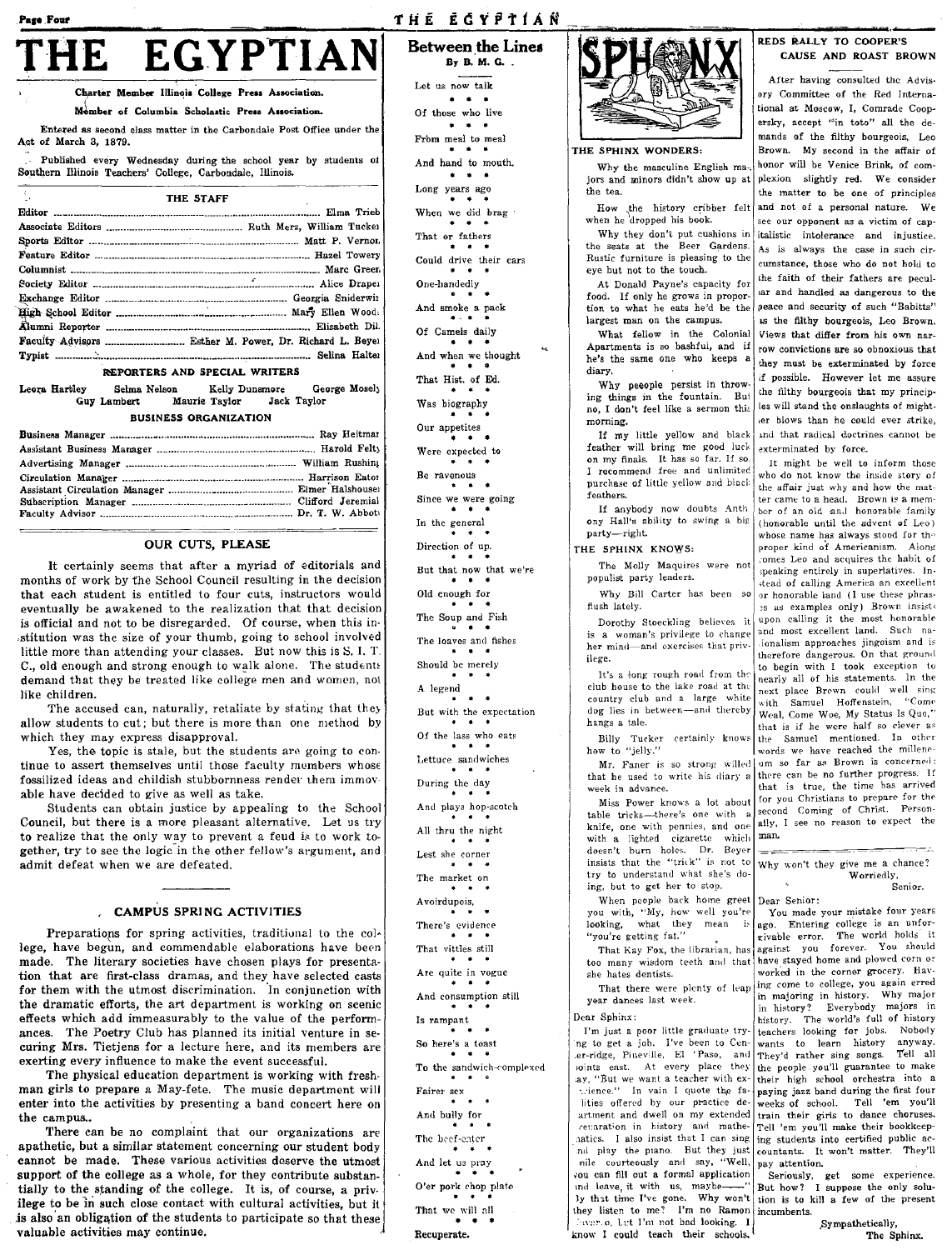## **MAROON TRACK TEAM TAKES MACOMB MEET WITH 90 1-2 POINTS**

RECORDS BROKEN BY BROWN, Willmouth and TULLIS, MARTIN AND **REEVES** 

For the fourth consecutive year the Southern Teachers' track men FEIRICH PROVES TO BE THE have been crowned the champions of all the teachers' colleges in the state. and another victory has been added to a record extending back in an unbroken line for two seasons. Nine last week brought to light several old records were scratched at the an- heretofore unknown track and field nual meet in Macomb Saturday, stars. Considering the fact that ing with six first places and set up season, as are the varsity, many four new teachers' college records. good records were made. The State Normal tracksters, who champs with 871/2 points to Carbon- field events and Feirich in the dale's 9012, recorded the remaining sprints The latter won the 220 yard five records. The Normal aggrega- dash in 25, flat and ran a close section took every race in the meet and ond to Green in a fast hundred. Stotfailed to win because the Southern- lar and Willmouth both placed in all is svept the field events and placed in verything on the program. The Nor herners from DeKalb were third with 31'2 points, and Western Teach- heave in the javelin, throwing it 158 ers finished fourth on their own field with 812. Eastern Teachers did not allocal in most of the meets the appear.

Abe Martin lead the scoring for the Southerners as usual, with two tust places. His shot put of 42 is a new record for the teach- Feirich. Time 10.2.  $2 \t1 - 4$ ens' colleges, and he flung the discus 127'8" to take the event-only a Simmons; 3rd, Barker. Time 25. half-foot behind the old record.<br>Bauder took second in both events for Carbondale.

ers' college mark with a javelin 1 mile run-1st, Stephenson; 2nd,<br>throw of 191'2", and "Pud" Smith Hamilton; 3rd, Gallien. Time 5:16.4. was second with  $179'6\frac{1}{2}$ " "Hippo's" new record exceeded the old Gallien; 3rd, Adams. Time 12. mark by about 16 feet, while Smith's throw was better than the old record 2nd, Hale, 20'5'2"; 3rd, Willmouth, also. Lauder placed third to give the 20'3'2". Southerners a slam

over six feet, set a new teachers' col- 40'5". lege record in his specialty with a Discus - 1st, Stotlar,  $107'8^{1/2}$ ";<br>high jump of 5'11". Porter and Wat- $\lfloor$ 2nd, Willmouth,  $105'6''$ ; 3rd, Hindson of Carbondale placed third and fourth.

Freshman Tullis bettered Stanley's old record in the pole vault, and 11 led the event with a mark of  $11'8\frac{1}{2}$ " that was good for a new teachers' record.

Johnson, faster-half of Old Nor-<br>mal's Gold Dust Twins, set new rec- 2nd, Sullivan. Time 29.1. ords in both the 100 and 220 dashes, with his pal, Murray, second in each. The mile race ended with Hutton of Old Normal leading for a new record,<br>while Normal's Nichols became the new 440 champion by defeating Davidson, whose time of 51.9 was faster than the old record even though it gave him only a second place. The Old Normal relay team smashed the record to set the nineth new mark of

jumper, Pierce, loose in the dashes, day. and he placed in both, as did Ex- championship in the doubles for the Capt. Wright. Pierce also took a Southerners, having won in 1929, second in the broad jump, and 1930, and 1932. State Normal took Schrade was still among the scorers the singles championship Saturday. Schrade has yet to fail in getting out in front, as his four year record Springer, defeated Gerben and Umshows that he has placed in every beek, Elmhurst, 7-5, 6-2, and the Trotmeet save one-and that was due to ter-Driver duet of Wesleyan, by the an injury.

reer this season, took a fast hurdle Black of Bradley, with 2-6, 6-4, 6-4. race that was close to the record, and Both boys received medals for their Robert Martin came in second. "Gig-<sup>1</sup> victory, and they are recognized, by olo" Johnson lead the low hurdles at Saturday's performance, to be in the of the start, but bad luck in the shape top flight of tennis players in this the start, but bad luck in the shape top flight of the country. of a barrier ruined his chances.

# Stotlar Star in

BEST PERFORMERS IN THE SPRINTS

The intramural track meet held

The best individual performers the field events except the shot put. Tauber marked up an especially good icet. Many of the marks would have a hers have been in so far this aso.).

RESULTS

100 yard dash-1st, Green; 2nd,

220 yard dash-1st, Feirich; 2nd 440 yard dash-ist, Fox; 2nd, Hamilton. Time 57.2.

880 yard run-1st, Young; 2nd, "Hippo" Brown set a new teach. May; 3rd. Gallien. Time 2.22.8.

2 mile run-1st, Hamilton; 2nd,

Broad jump-1st, Stotlar, 20'11"; Shot. 12 pounds-1st, Willis, 45'

"Bob" Reeves, who has jumped 9"; 2nd, Tauber, 41'4"; 3rd, Hale,

man, 101'11".

Javelin-1st, Tauber, 158'; 2nd,<br>Fegley, 155'6"; 3rd, Stotlar, 147'

jump-1st, Oxford; 2nd, High Willmouth and Stotlar tied. Height,  $5'6''$ .

## **Stevens-Springer** Take Little 19 Tennis Doubles at Knox

S. I. T. C. added another championship to her string when the Stevens-Springer racquet combination took the Little 19 doubles from the day. <br>
tion took the Little 19 doubles from<br>
"Doc" Lingle furned his new broad all comers at Knox College Satur-This is the third Little 19

The Southerners, Stevens and same scores. They then wrested the McAfoos, who began his track ca- final decision from Taylor and

## W. A. A. ANNOUNCEMENT

The election of officers for W. A. A. which was to be held last week was again post-poned.

## **Williams Takes** Second Place in **Golf Meet at Knox**

Roy Williams, leading exponent of ers have been champions of the state golf in this locality, won new laurels in their class for four straight years: for himself and for S. I. T. C., Saturday by placing second in the Little annual teachers' meet, only one of 19 championship meet at Knox Colthe trophies has not been taken by lege. McKevor of Knox was the win-<br>the trophies has not been taken by lege. McKevor of Knox was the win-<br>start at 9:30 Friday morning and where the Southerners lead the scor- these boys are not in training all Southern Teachers, and that was ner of the meet. Williams took  $80^{\circ}$  continue through Saturday. back in 1928 when track was just strokes in the first round of 18 holes, emerging from its metamorphosis as to equal the score of McKevor, but being held here will be completed the was unable to match the champion first of this week. Th semi-finals were right on the heels of the local were Stotlar and Willmouth in the find a shield signifying that the in the finals. McKevor, who played Purtill; and Weaver-McLean ys. Tay-Southerners came away with second golf on the style of Bobby Jones at lor-Conte. place even as far back as that year. the British Open, was only 77 strokes The achievements of Lingle's light- away from the first tee when he sank CHAMBER OF COMMERCE the last put, while Williams took an

> 82. Not only was McKevor powerful On the coming week end the South- 82. Not only was McKevor powerful | Wednesday, May 4, the Chamber<br>erners will be in Monmouth to enter and accurate in his driving and ap- of Commerce Club sponsored a bus the Little 19 championship meet with proach shots, but was perfect 18 excursion to St. Louis. The club v sfront page news. There are some times out of 21 putts. A brilliant ited places of interest in St. In who predict that this meet will fea- game, such as Williams played, avail- such as the KMON broadcasting ture upsets, and that the Southerners ed nothing against McKevor, who tion, Shaw's Garden. Alt Missing threat for the honors, probably was as "right" as a golfer and Police Headquarters. The group A Little 19 trophy is perhaps a lot ever gets and doubtless knew the completed the day by attending the to hope for, but why not? The course as well as his own backyard, cinema production of Fan in H Southern Teachers are in excellent Fount Warren scored a 90, but he was unable to place.

resent S. I. T. C. in the annual traditional meet for college women at James Millikin University this week, was chosen after tryouts last Friday. The doubles team will be made up

The team of girls which will rep-

**Entered at Decatur** 

Girls' Tennis Team

of Katie Conte. freshman, and Joan Purtill, sophomore, both of Du Quoin. Conte and Purtill have played as a team for some time and work well together. The entry for the singles will be Maurie Taylor, sophomore of Carbondale.

These girls will leave for Decatur. where the tournament will be held, at noon, Thursday. The meet will

The doubles tournament which is

## VISITS ST. LOUIS WEDNESDAY

"Symphony of Six Million" at the St. Louis Theatre.

# FOLLOW THE CROWD AND EAT AT JAMES **SANDWICH SHOP**  $\Box$

## Plate Lunch with Drink 30c

Sodas, Sundaes, Milk Shake 10c

<u> 1999 - 1999 - 1999 - 1999 - 1999 - 1999 - 1999 - 1999 - 1999 - 1999 - 1999 - 1999 - 1999 - 1999 - 1999 - 199</u>

## THE EGYPTIAN

## **Southern Track Squad to Enter** Monmouth Meet

The new trophy brought home to Carbondale by the champions of all the teachers' colleges in the state of Illinois will find plenty of company n President Shryock's office. In fact there are three other very similar trophies bearing inscriptions to the general effect that the Southern-1929, '1930, and 1931—with 1932<br>just acquired. Since this is the fifth a campus activity in this college. However, if one looks around he will clads are thereby pictured in a strik-

ing array. On the coming week end the Southshape, and anything is possible.

Intramural Track